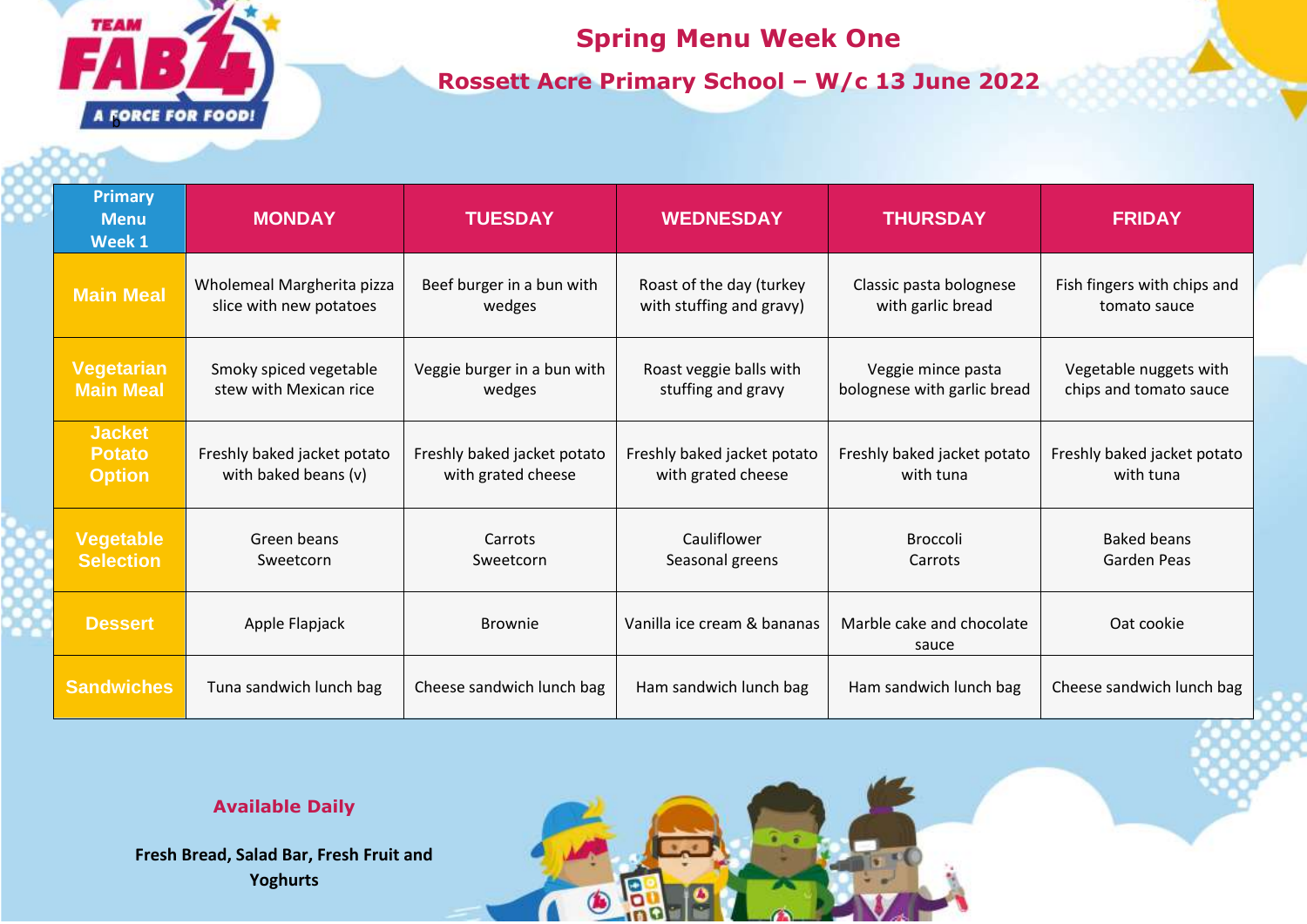# **TEAM** A FORCE FOR FOOD!

### **Spring Menu Week Two**

**Rossett Acre Primary School – W/c 20 June 2022**

| <b>Primary</b><br><b>Menu</b><br><b>Week 2</b>  | <b>MONDAY</b>                                         | <b>TUESDAY</b>                                                                    | <b>WEDNESDAY</b>                         | <b>THURSDAY</b>                                     | <b>FRIDAY</b>                                       |
|-------------------------------------------------|-------------------------------------------------------|-----------------------------------------------------------------------------------|------------------------------------------|-----------------------------------------------------|-----------------------------------------------------|
| <b>Main Meal</b>                                | <b>Wholemeal Margherita</b><br>pizza slice with pasta | Roast of the day<br>Turkey with Yorkshire<br>pudding, roast potatoes<br>and gravy | Chicken pie & mash                       | Beef chilli with rice and<br>nachos                 | Classic Friday fish & chips<br>with tomato sauce    |
| <b>Vegetarian</b><br><b>Main Meal</b>           | Tomato and basil pasta                                | Roast veggie balls with<br>Yorkshire pudding, roast<br>potatoes and gravy         | Creamy macaroni cheese                   | Quorn chilli with rice and<br>nachos                | Veggie hot dog and chips                            |
| <b>Jacket</b><br><b>Potato</b><br><b>Option</b> | Freshly baked jacket potato<br>with cheese            | Freshly baked jacket potato<br>with cheese                                        | Freshly baked jacket potato<br>with tuna | Freshly baked jacket potato<br>with baked beans (v) | Freshly baked jacket potato<br>with baked beans (v) |
| Vegetable<br><b>Selection</b>                   | Green beans<br>Cauliflower                            | Carrots<br>Savoy cabbage                                                          | <b>Broccoli</b><br>Sweetcorn             | Sweetcorn<br>Carrots                                | <b>Baked beans</b><br>Garden peas                   |
| <b>Dessert</b>                                  | Apple crumble & custard                               | Oat cookie                                                                        | Krispie cake                             | Vanilla ice cream                                   | Chocolate brownie                                   |
| <b>Sandwiches</b>                               | Ham sandwich lunch bag                                | Ham sandwich lunch bag                                                            | Cheese sandwich lunch bag                | Ham sandwich lunch bag                              | Cheese sandwich lunch bag                           |

19

 $\bigcirc$ 

 $\sqrt{ }$ 

#### **Available Daily**

**Fresh Bread, Salad Bar, Fresh Fruit and Yoghurts**